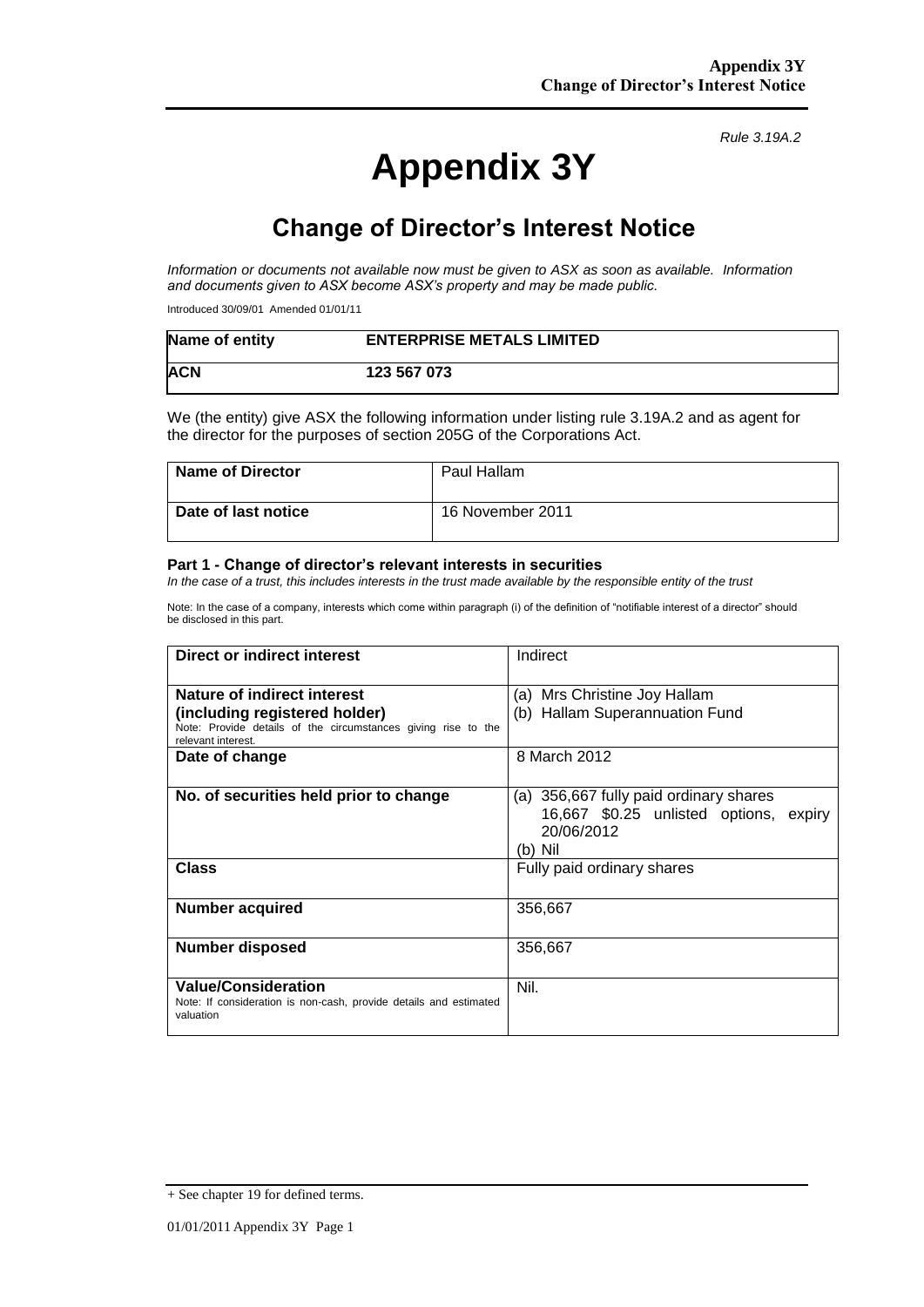| No. of securities held after change                                                                                                                                        | 16,667 \$0.25 unlisted options, expiry<br>(a)<br>20/06/2012<br>(b) 356,667 fully paid ordinary shares |
|----------------------------------------------------------------------------------------------------------------------------------------------------------------------------|-------------------------------------------------------------------------------------------------------|
| Nature of change<br>Example: on-market trade, off-market trade, exercise of options,<br>issue of securities under dividend reinvestment plan, participation<br>in buy-back | Off market trade                                                                                      |

## **Part 2 – Change of director's interests in contracts**

Note: In the case of a company, interests which come within paragraph (ii) of the definition of "notifiable interest of a director" should be disclosed in this part.

| <b>Detail of contract</b>                                                                                                                                                      | N/A |
|--------------------------------------------------------------------------------------------------------------------------------------------------------------------------------|-----|
| <b>Nature of interest</b>                                                                                                                                                      | N/A |
| Name of registered holder<br>(if issued securities)                                                                                                                            | N/A |
| Date of change                                                                                                                                                                 | N/A |
| No. and class of securities to<br>which interest related prior to<br>change<br>Note: Details are only required for a contract in<br>relation to which the interest has changed | N/A |
| Interest acquired                                                                                                                                                              | N/A |
| <b>Interest disposed</b>                                                                                                                                                       | N/A |
| <b>Value/Consideration</b><br>Note: If consideration is non-cash, provide details<br>and an estimated valuation                                                                | N/A |
| Interest after change                                                                                                                                                          | N/A |

<sup>+</sup> See chapter 19 for defined terms.